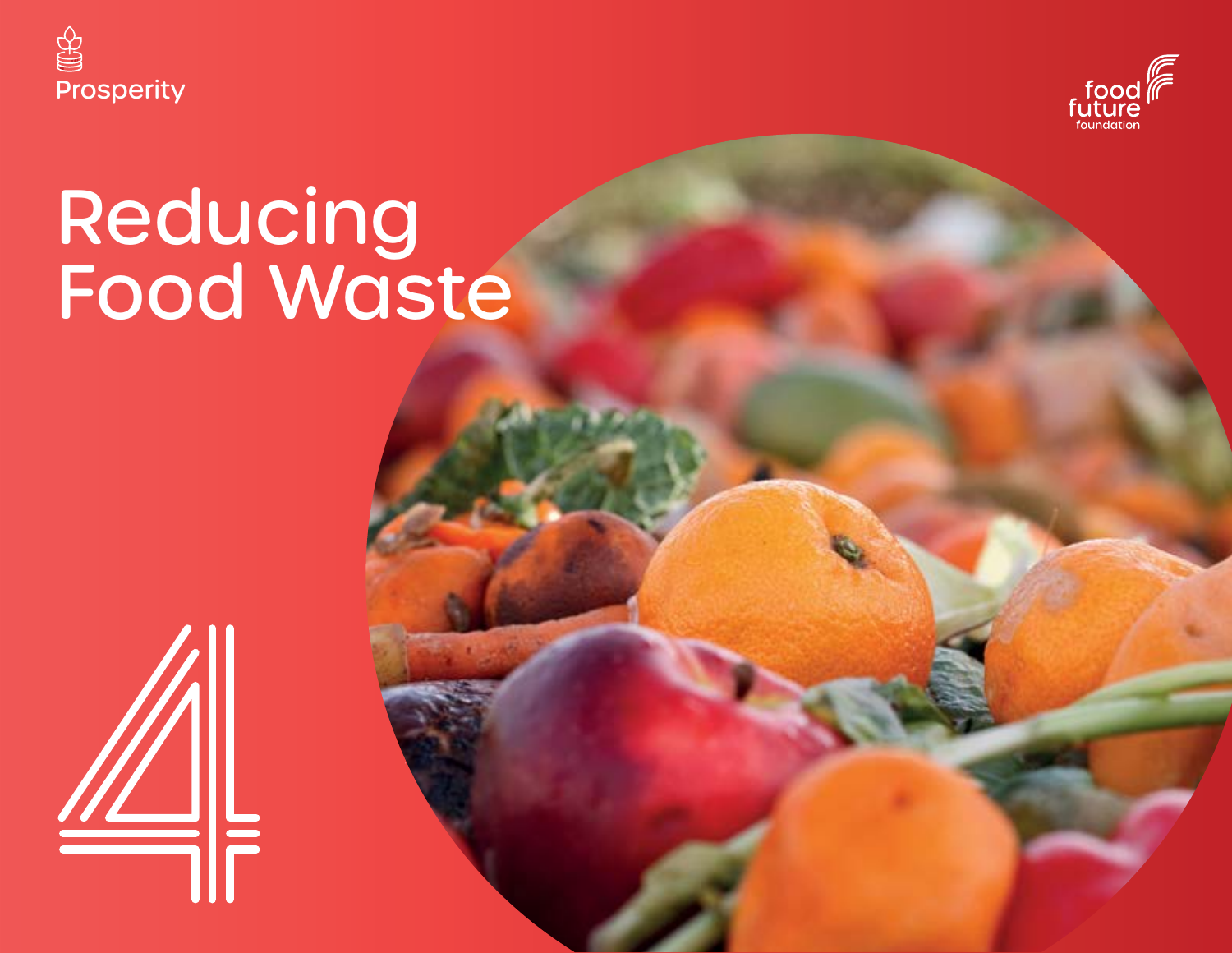

## Area

: level of food waste in India by encouraging to process s longer shelf life.

an epidemic level, with approximately Idwide being lost or wasted. he world population expected to reach roduction systems will be stressed.  $\frac{1}{2}$  Vision of Zero Hunger by 2030, it is food waste.

**Ex** difference between food loss and by the FAO as the decrease in the ng from decisions and actions by food retailers, food service providers and

se in the quantity or quality of food ons by retailers, food service providers

h following modes -

b. **c** that isn't considered optimal in terms of e discarded during sorting/grading

it are close to, at or beyond the "best-before" and consumers.

e quantities of wholesome edible food are Is. These are discarded from household

#### What & How much India wastes

The average range of food loss is 4.6%-15.8%



consumers.

and consumers.

kitti kitty and eating establishments.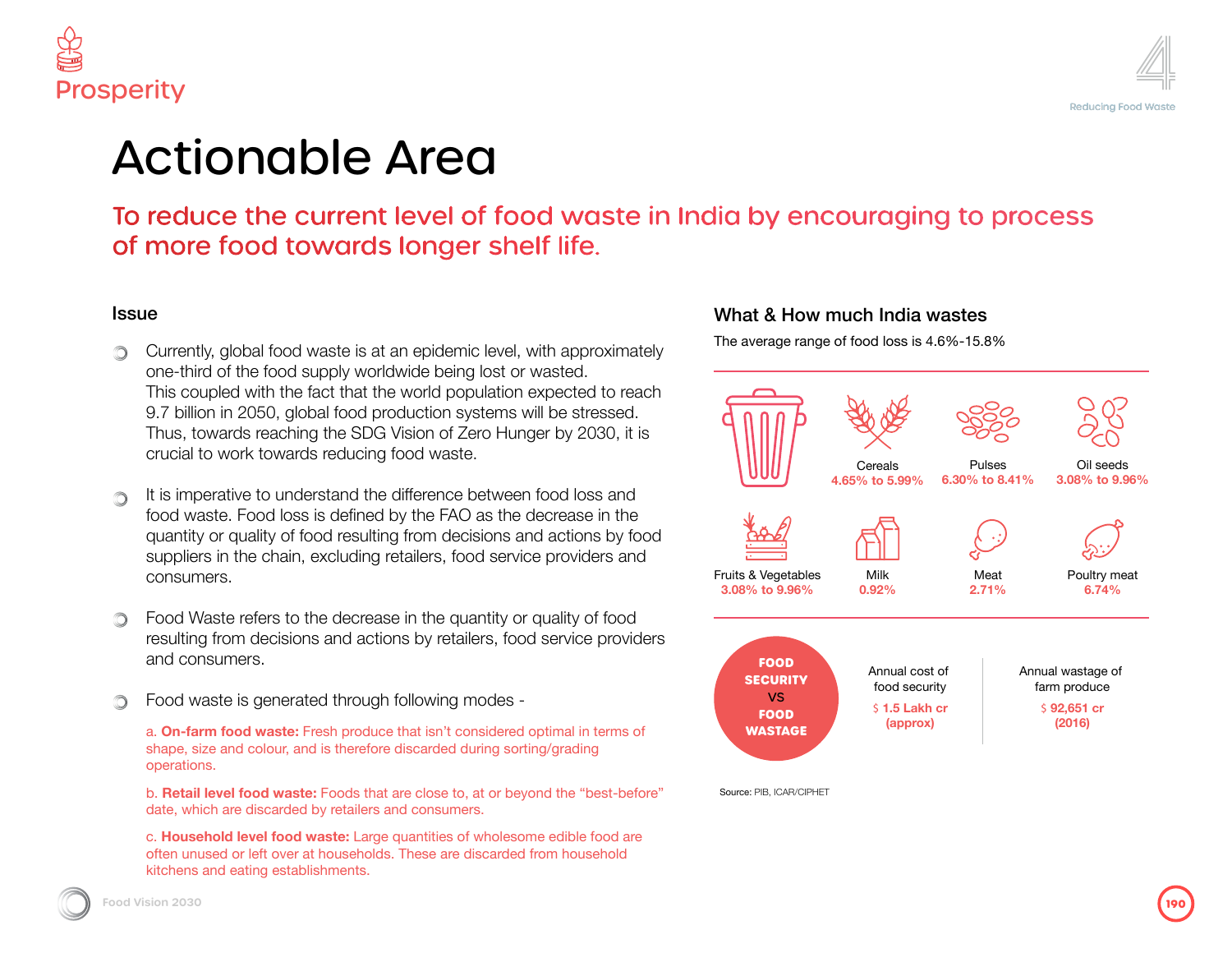

- While reducing both food loss and food waste will lead towards 'Zero Hunger', it will also enable better usage of land and water resources and positively impact climate change and livelihoods.According to FAO, 17% of total global food production may be wasted (11% in households, 5% in food service and 2% in retail).
- It is pertinent to note that the household per capita food waste generation is found to be broadly similar across country income groups, suggesting that action on food waste is equally relevant in high, upper-middle and lower-middle income countries. This also showcases that building awareness around food waste among citizens is crucial, as thehousehold level waste contributes the largest share to food waste globally.
- For India, there is no national level estimation of food waste. There are a few studies which estimated food waste based on a very small sample size and isolated to particular cities. Hence, they cannot be considered at a national level. Following are the details of those studies -

| <b>Study</b>            | <b>Study Area</b>        | <b>Food waste estimate</b><br>(kg/capita) |
|-------------------------|--------------------------|-------------------------------------------|
| Grover & Singh,<br>2014 | Dehradun                 | 73                                        |
| Ramakrishna,<br>2016    | Rajam, Andhra<br>Pradesh | 58                                        |
| Suthar & Singh,<br>2015 | Dehradun                 | 20                                        |

- The leading cause of food waste at a manufacturing level is ∩ due to production issues which globally account for 32.4% of food wastage in manufacturing. A top concern for food manufacturers is always pathogen contamination. Production lines are under strict scrutiny to produce safe products and remove any product that could be suspected. The rejected products can add up to large amounts of waste. Thus, updated technologies and automated manufacturing lines will help reduce this wastage.
- Transportation is one of the biggest challenges for food ∩ waste because a lot of products can be lost due to spillage. Time in transit plays a substantial role in the life of a product, especially fruits and vegetables. Having a climate-controlled mode of transit is beneficial for products with a very limited shelf life. If the transportation system is not controlled, there is a possibility of infestation, spoilage, and reduced shelf life.
- The challenge for the food industry is to tap its immense ∩ creative capacity to re-engineer waste in food production in both the developing and the industrialised world. Re-engineering food processes can minimize losses, turn waste by-products into profit and introduce a new dimension of the product value.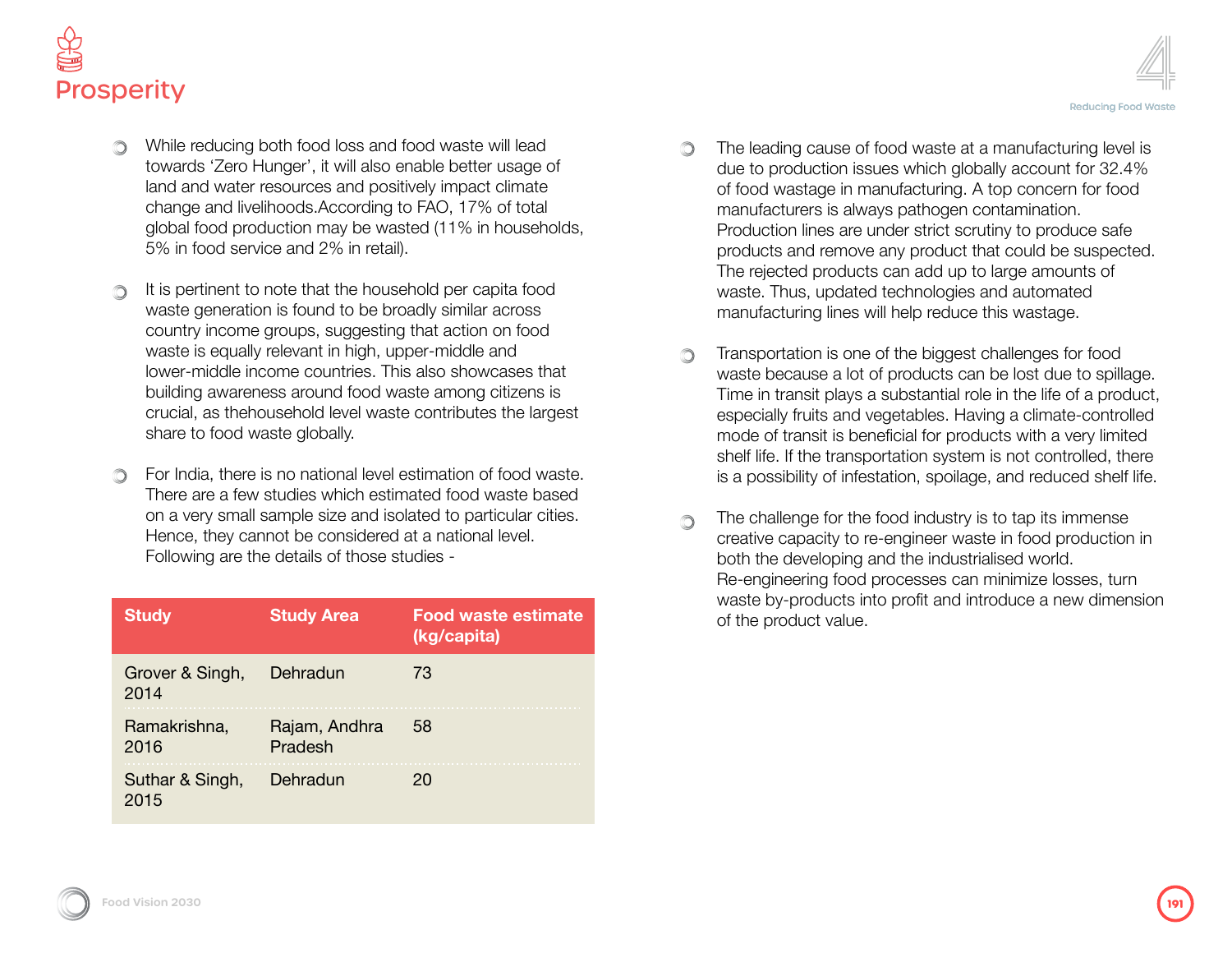

## **Status**

#### Government Initiatives

- The government is undertaking several initiatives towards reducing food waste. The Indian Food Sharing Alliance (IFSA) has been set up as a social initiative for retail-level food waste reduction by the Food Safety and Standards Authority of India (FSSAI). IFSA aims to solve India's food waste and hunger crisis by integrating various partner organisations, food recovery agencies, and NGOs. However, towards scaling up the food donation initiatives in India, a few crucial aspects of taxation implication, liability on donors, and regulatory issues such as labelling on products need to be streamlined.
- Towards reducing food waste at the on-farm and manufacturing level, the government has initiated several schemes by strengthening infrastructure and encouraging food processing. These include,

a. **Mega Food Park Scheme:** The scheme aims to link agricultural production to markets by using a cluster approach, implemented by a production to markets by using a cluster approach, implemented by a<br>Special Purpose Vehicle (SPV). It supports the creation of infrastructure **Private Initiatives** for setting up modern food processing units in the park and connecting it with a well-established supply chain. Currently, 41 Mega Food Parks have been approved under the scheme, of which 22 are operational.

> b. **Cold Chain, Value Addition & Preservation Infra:** The scheme aims to provide integrated cold chain and preservation infrastructure facilities along the entire food processing supply chain. It covers a minimal processing centre having weighing, sorting, grading, packing, storage, and quick freezing facilities. Grant-in-aid is provided for 35% - 50% storage infrastructure and transport infrastructure and 50-75% value addition and processing infrastructure. As of June 2021, 353 cold chain projects were approved, and 230 were completed.

#### c. **Creation of Food Processing & Preservation Capacities:** The scheme aims to create and modernise processing and preservation capacities by increasing the level of processing and value addition, leading to a reduction in wastage. Under the

scheme, a capital grant of 35-50% is given. As of February 2021, 145 projects were approved under this scheme.

d. **Food Safety & Quality Assurance Infra:** The scheme aims to give the food and agro-processing sector a competitive edge in the market by creating infrastructure for safety and quality assurance services. Under this scheme, the government extends financial assistance of 50-70% for the cost of laboratory equipment and 25-33% for civil work, and 50-75% reimbursement for HACCP/ ISO Standards/Food Safety/Quality Management Systems. As of January 2021, 76 food testing labs were instituted under the scheme.

e. **Agro Processing Cluster:** The scheme aims at cluster approach-based development of modern infrastructure and common facilities to encourage a group of entrepreneurs to set up food processing units. The scheme provides grants-in-aid of 35-50% of the eligible project cost. As of March 2021, 56 projects were approved under the scheme.

- The Private sector in India has also been actively participating in reducing food waste by investing in food processing and undertaking initiatives towards strengthening donations by participating in IFSA and undertaking food donation on an individual level.
- During the 5 years ending 2018-19, the food processing sector grew at an Average Annual Growth Rate (AAGR) of around 10.00% at 2011-12 Prices. The Food Processing Sector has also emerged as an important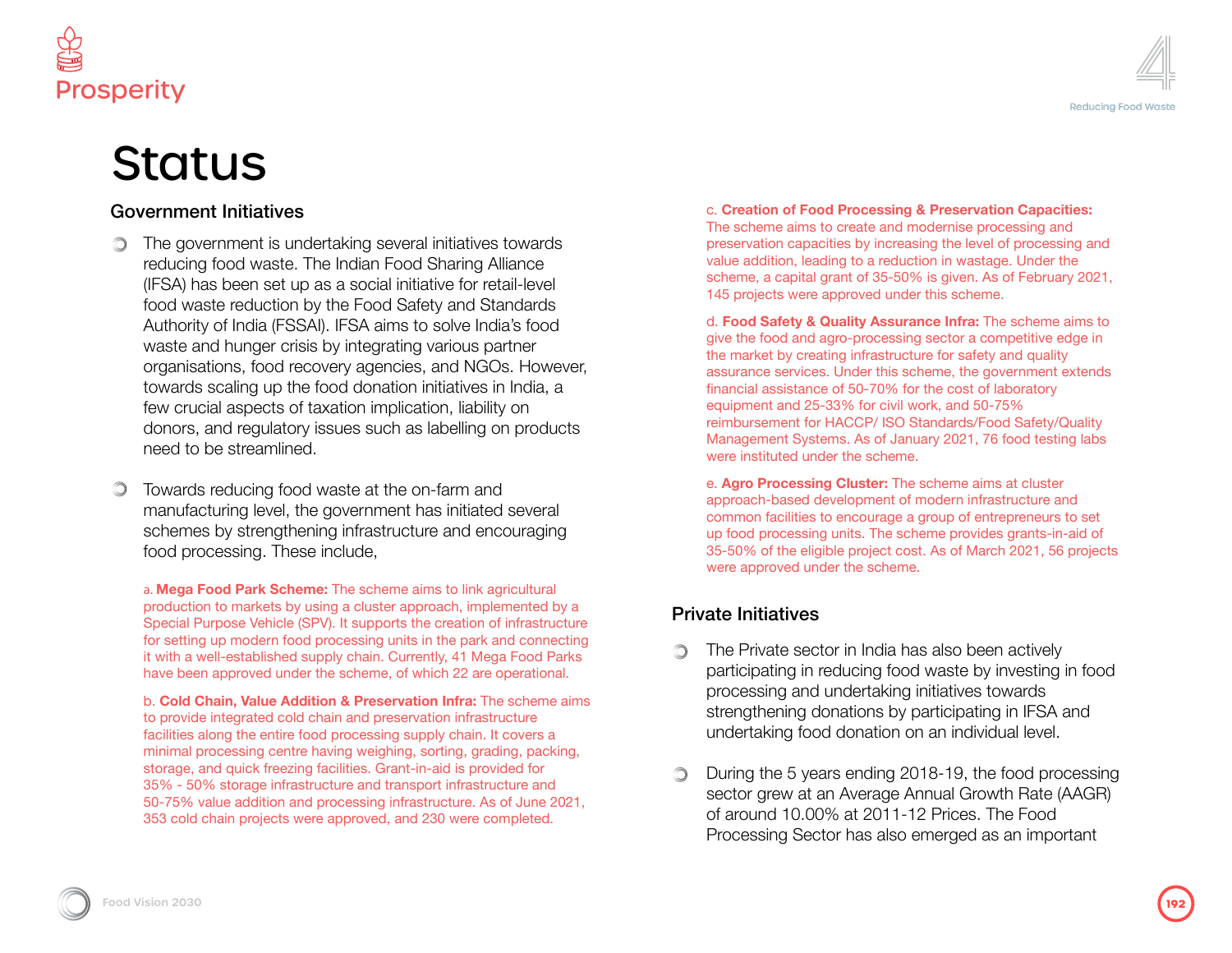



segment of the Indian economy regarding its contribution to GDP, employment, and investment. India's food processing industry had a fixed capital investment of approx. Rs 245000 crs (2017-18) and attracted an FDI Equity Inflow of US \$ 3.28 Billion from April 2014 to March 2019.

- While levels of secondary processing are high, additional focus is needed on strengthening farm gate infrastructure as primary processing plays an important role in increasing shelf life and reducing waste, especially of perishables.
- Several other initiatives are attempting to reduce food waste by focusing on collecting and distributing food donations.

a. **India Food Banking Network:** IFBN is developing an ecosystem for food security interventions to support thousands of feeding programmes in India by bringing the government, private sector, and NGOs together to fight hunger and malnutrition in India. IFBN works with the vision of establishing a strong and efficient network of FoodBanks throughout the country so that every district has access to at least one FoodBank by 2030.

b. **All India Roti Bank Trust:** AIBRT works across 20 cities in India with over 1000 volunteers to serve an average of 2,00,000 meals each month. The main aim of the organisation is to collect surplus edible food from various channels and distribute it among the needy with due dignity.

c. **Annakshetra:** The Jaipur-based NGO collects unused surplus food and makes it available to those in need through a network of volunteers. Between 2018 and 2021, they have recovered and redistributed more than 3 million meals.

d. **Feeding India:** The NGO channelises excess food from events, restaurants, weddings, corporates, etc., to beneficiaries in need and runs sustained feeding programs through their kitchens. Feeding India works with a network of 3,500 volunteers in 45+ cities of India and has served 5 million meals to people in need.

## Vision 2030

- Reducing food waste in India through raising awareness across households, retail, and industry.
- Reducing farm food waste and post-harvest losses of perishables from 40% to 20% by 2030.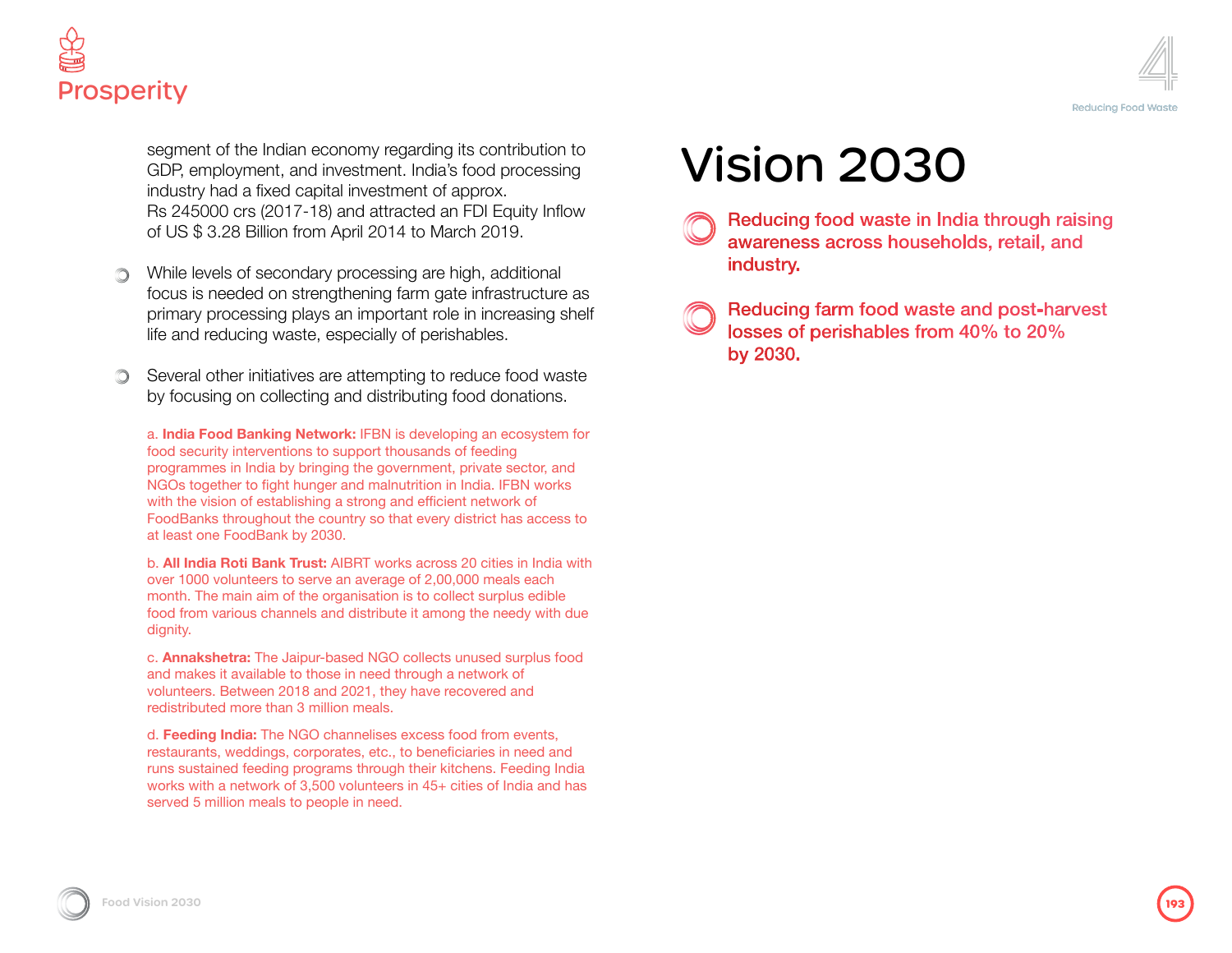



### Pathways

#### **POLICY**



Date labelling affixed to food products is a major driver of food waste and an obstacle to food donation. Most food donors and recovery organisations are appropriately cautious about donating food that may no longer be safe. Still, it isn't always clear whether the date label accompanied by language such as 'sell by,' ' best before,' 'expiry' relates to food safety. In fact, date labels are generally intended to reflect freshness or quality rather than food safety. It is thus suggested that India should reconsider its labelling laws to move away from 'expiry' based labelling towards reducing waste.

At present, there are no tax incentives or any other monetary or recognition incentives for food donations in India. Also, Food donations (in-kind) generally cannot be used by companies to meet CSR requirements.

Several countries globally have focused on tax incentives towards encouraging food donations. For example, in Colombia, a 2016 tax reform confirmed that donors might claim a tax credit of up to 25% of the value of donations made to non-profit entities during the taxable year. Further, the country also ensures that value-added tax (VAT) does not

deter food donations. It may thus be considered to amend India's GST law to include donated products to be eligible for input credit claims.

In India, at present, there is a void of information regarding the legal liability of donated food products. There is no Good Samaritan liability protection law for food donation. The lack of this deters food donation and increases wate levels. There are several global learnings on how liability protection can enable food donation. One of the best examples of strong Liability Protection laws is Argentina. Argentina amended its Food Donation Law in 2018 to include a new liability protection clause that extends to food donors and recovery agents that receive and equitable distribute free donations of food to the needy. It is thus suggested that clear and transparent guidelines be put in place for India towards providing clarity regarding the legal liability of donated food products.

For reducing the wastage of cooked food, the government can set up a service where they collect food from every source and set up a shelter where the hungry people can come and feed themselves for free or at a subsidized rate.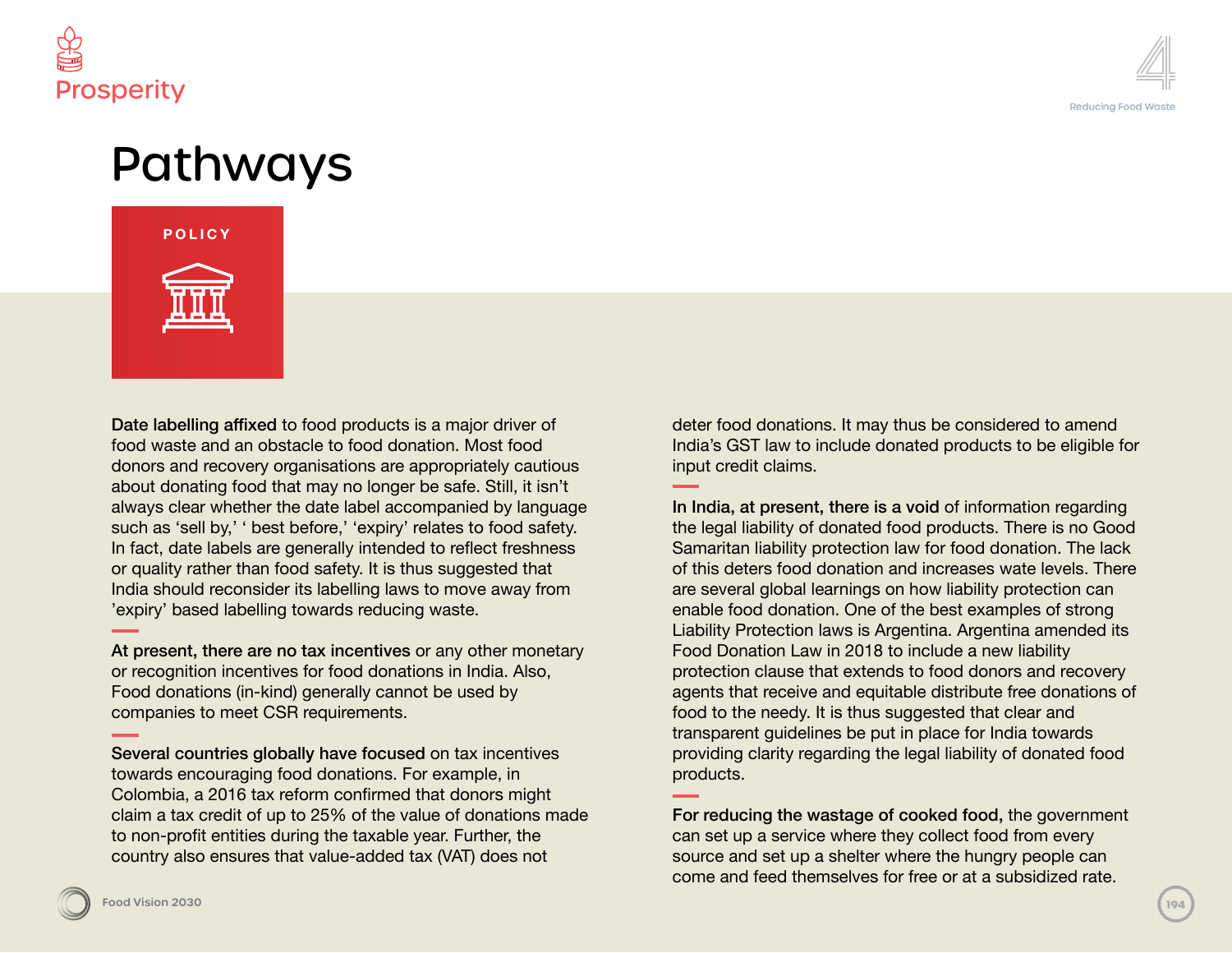



## Pathways

#### **INFRASTRUCTURE SUSTAINABILITY IMPLEMENTATION**



Raising awareness amongst citizens on the level and impact of food wastage towards reducing waste. Encouraging food redistribution or donation programs for reducing both food loss and waste.

Scaling up local food banks to collect food donations may be accessed by the needy or distributed as appropriate.

Strengthening food packaging innovations towards increasing shelf life of perishables.

Strengthening primary processing infrastructure, including sorting/grading, packaging, etc., towards reducing farm-level wastage.

Focusing on developing cluster-level infrastructure aligned with One District One Product Vision towards optimising output and reducing food waste.

Rationalising /Reducing portion sizes for consumers by restaurants and other foodservice providers can decrease food waste and save money for food providers since food portion sizes can dictate the amount of food waste. Larger portions increase the probability of waste as a consumer may not consume all the food purchased.